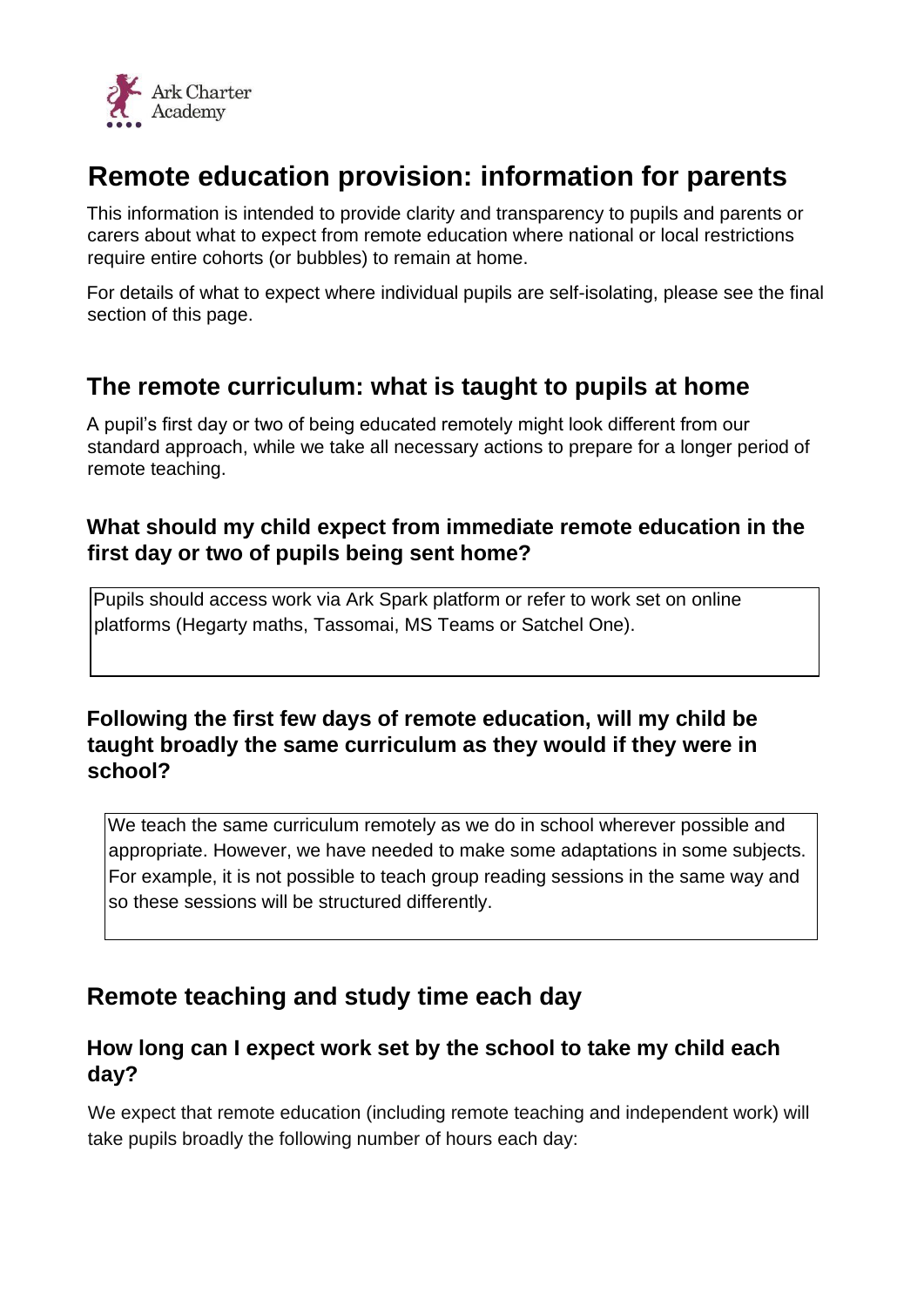| Key Stage 3                                          | Students will follow their normal timetable from 8.45am-3.25pm.                                                          |
|------------------------------------------------------|--------------------------------------------------------------------------------------------------------------------------|
| 5 hours of<br>$learning +$<br>tutor time<br>each day | Morning settler session 8.45am-9am                                                                                       |
|                                                      | Lesson 1 9am-9.50am                                                                                                      |
|                                                      | Lesson 2 9.50am-10.40am                                                                                                  |
|                                                      | Break 10.40am-10.55am                                                                                                    |
|                                                      | Lesson 3 10.55am-11.45am                                                                                                 |
|                                                      | Lesson 4 11.45am-12.35pm                                                                                                 |
|                                                      | Tutor time 12.35pm-1.10pm                                                                                                |
|                                                      | Lunch 1.10pm-1.45pm                                                                                                      |
|                                                      | Lesson 5 1.45pm-2.35pm                                                                                                   |
|                                                      | Lesson 6 2.35pm-3.25pm                                                                                                   |
|                                                      | Extra-curricular 3.25pm-415pm                                                                                            |
| Key Stage 4                                          | Students will follow their normal timetable from 8.45am-3.25pm                                                           |
| 5 hours of<br>learning +<br>tutor time<br>each day   | Some students will be invited to intervention sessions during<br>extra-curricular (3.25pm-4.15pm), these are compulsory. |
|                                                      | Morning settler session 8.45am-9am                                                                                       |
|                                                      | Lesson 1 9am-9.50am                                                                                                      |
|                                                      | Lesson 2 9.50am-10.40am                                                                                                  |
|                                                      | Break 10.40am-10.55am                                                                                                    |
|                                                      | Lesson 3 10.55am-11.45am                                                                                                 |
|                                                      | Lesson 4 11.45am-12.35pm                                                                                                 |
|                                                      | Lunch time 12.35pm-1.10pm                                                                                                |
|                                                      | Tutor time 1.10pm-1.45pm                                                                                                 |
|                                                      | Lesson 5 1.45pm-2.35pm                                                                                                   |
|                                                      | Lesson 6 2.35pm-3.25pm                                                                                                   |
|                                                      | Extra-curricular 3.25pm-415pm                                                                                            |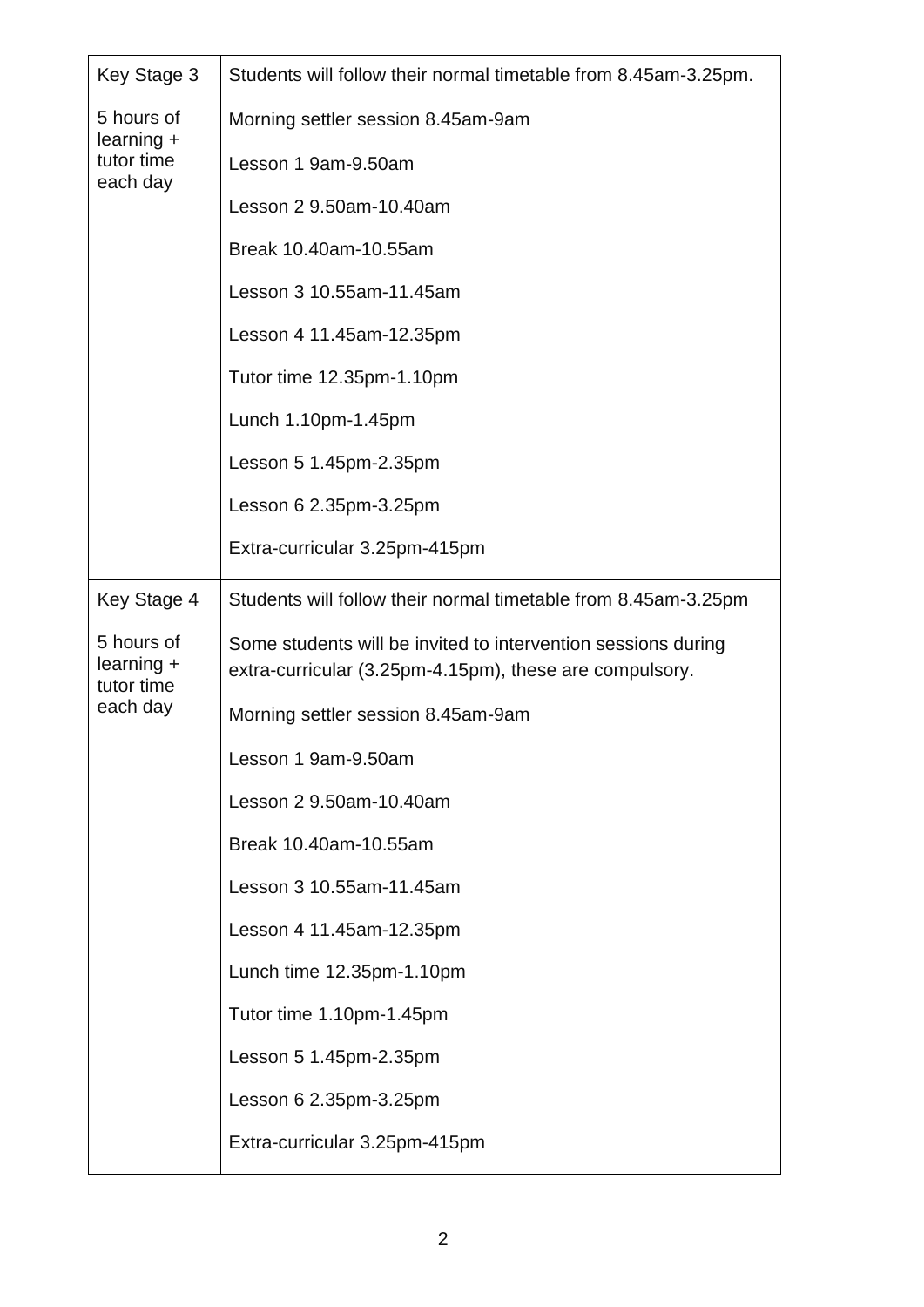## **Accessing remote education**

#### **How will my child access any online remote education you are providing?**

Pupils need to know their school email address and password. This will allow them to access MS Teams which is the platform that live lessons are delivered through.

Other tasks and access to recorded lessons is via Satchel One which is also accessed using their school email account.

Maths teachers will be using Hegarty maths to set tasks. If students do not know their logins, they can let their teacher know and they will reset them.

Maths teachers will also be using Eedi which is an online platform for quizzes to assess how well the students have retained the key knowledge from lessons. If students do not know their logins, they can let their teacher know and they will send to them.

There are support guides to help students and parents understand how to access the online platforms which we use. These can be found on our online learning page on our website.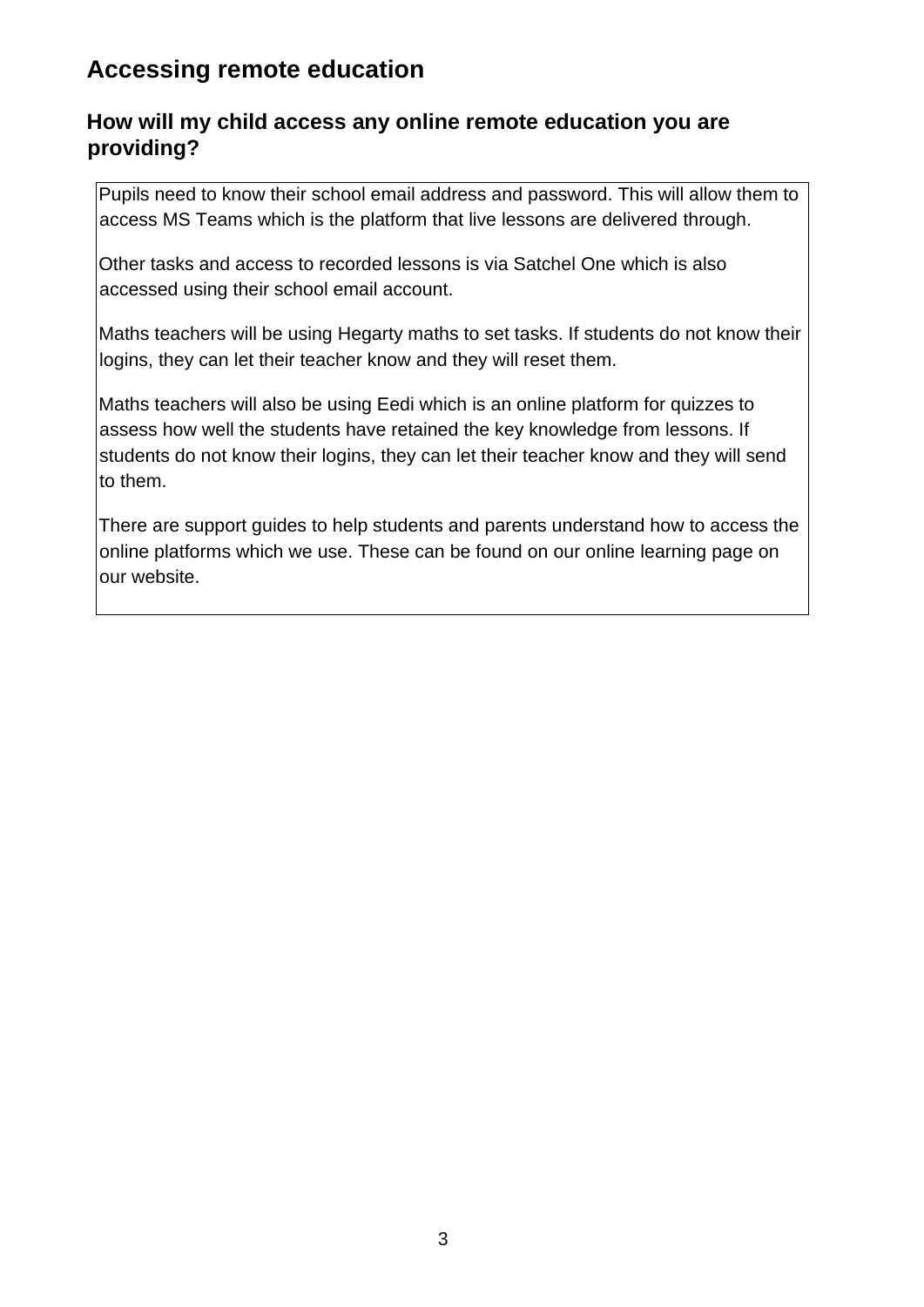#### **If my child does not have digital or online access at home, how will you support them to access remote education?**

We recognise that some pupils may not have suitable online access at home. We take the following approaches to support those pupils to access remote education:

Parents of ALL students have been contacted by tutors / heads of year regarding their digital circumstances at home. A priority order was constructed for distribution i.e. those students qualifying for devices based on background followed by those students whom have no access to devices at home followed by those students sharing devices. We are nearing completion of the distribution of these devices.

Tutors have regular contact with their tutees / parents and where circumstances change this information is passed on to Z Morgan (Assistant Principal) who is coordinating device distribution.

Ark Schools have provided Ark Charter Academy with additional devices to those allocated by the DfE to ensure that we are able to provide all students with a device enabling them to work from home.

As part of the strategy outlined above, Ark Schools is deploying approximately 9,000 devices in addition to those from the DfE with the goal of supporting key examination groups and to support students lacking devices at home for learning beyond the classroom.

As with the device distribution, information regarding internet provision at home was collected and where we have parents indicating internet as the issue dongles have been issued to support students with engagement with the online remote teaching strategy Ark Charter Academy is offering.

Tutors maintain regular contact with parents and therefore as circumstances change, these issues can be escalated to Z Morgan to assess suitability for dongle distribution.

Whilst we are in the process of distributing both DfE and Ark devices students have been given the opportunity to attend Ark Charter Academy in a designated date and time slot to collect remote working packs. Whilst the aim of these is to support with online learning they are also allow for independent work whilst devices are distributed.

With both the DfE and Ark devices we are confident in stating that our students would be able to access our online work submission platforms such as Satchel One (Formally Show My Homework) and Microsoft Teams assignment function to submit their work. However as a contingency plan, with the previous lockdown we operated work pack return slots where students would drop off completed work as they attended school to collect additional work.

We would reintroduce this strategy should circumstances change for our students / we were unable to provide digital means to access work.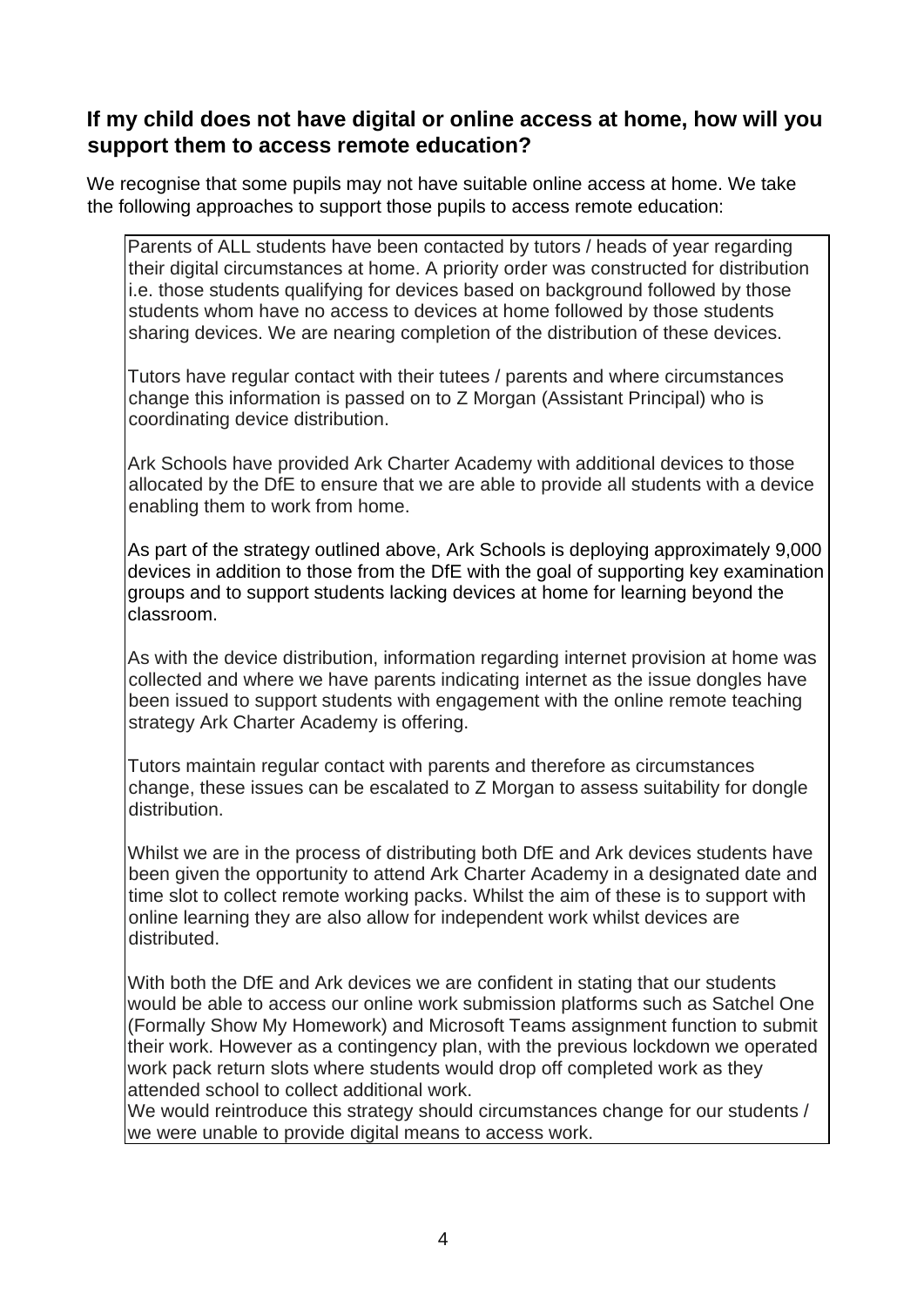### **How will my child be taught remotely?**

We use a combination of the following approaches to teach pupils remotely:

• Live teaching (online lessons)

This approach is used by the majority of subjects

• Recorded teaching

This approach is used by KS3 Art and Music for some lessons as these teachers are supporting our on-site provision. Recorded teaching will also be used if your child's teacher is unavailable and their class cannot be combined with another being taught the same subject during that lesson.

• printed paper packs produced by teachers (e.g. workbooks, worksheets)

This approach is used by KS3 Drama and PE (and KS4 core PE) as these teachers are supporting our on-site provision. These resources are set as tasks on Satchel One.

## **Engagement and feedback**

### **What are your expectations for my child's engagement and the support that we as parents and carers should provide at home?**

#### **1. Establish routines and expectations**

It is important to develop good habits from the start. Create a flexible routine and talk about how it's working over time. Help students get up, get dressed and ready to learn at a reasonable time. Everybody make your bed! Keep normal bedtime routines, including normal rules for digital devices.

#### **2. Choose a good place to learn**

Your family's regular learning space for occasional homework might not work for extended periods. Set up a physical location that's dedicated to school-focused activities. Make sure it is quiet, free from distractions and has a good internet connection. Make sure an adult monitors online learning. Keep doors open, and practice good digital safety. Our teachers, counsellors and safeguarding teams will do the same.

#### **3. Stay in touch**

Teachers will mainly be communicating regularly through our online platforms and virtual learning environments. Make sure everyone knows how to find the help they need to be successful. Stay in contact with classroom and support teachers, school leaders and counsellors but understand it may take a day or two for us to respond. If you have concerns, let someone know.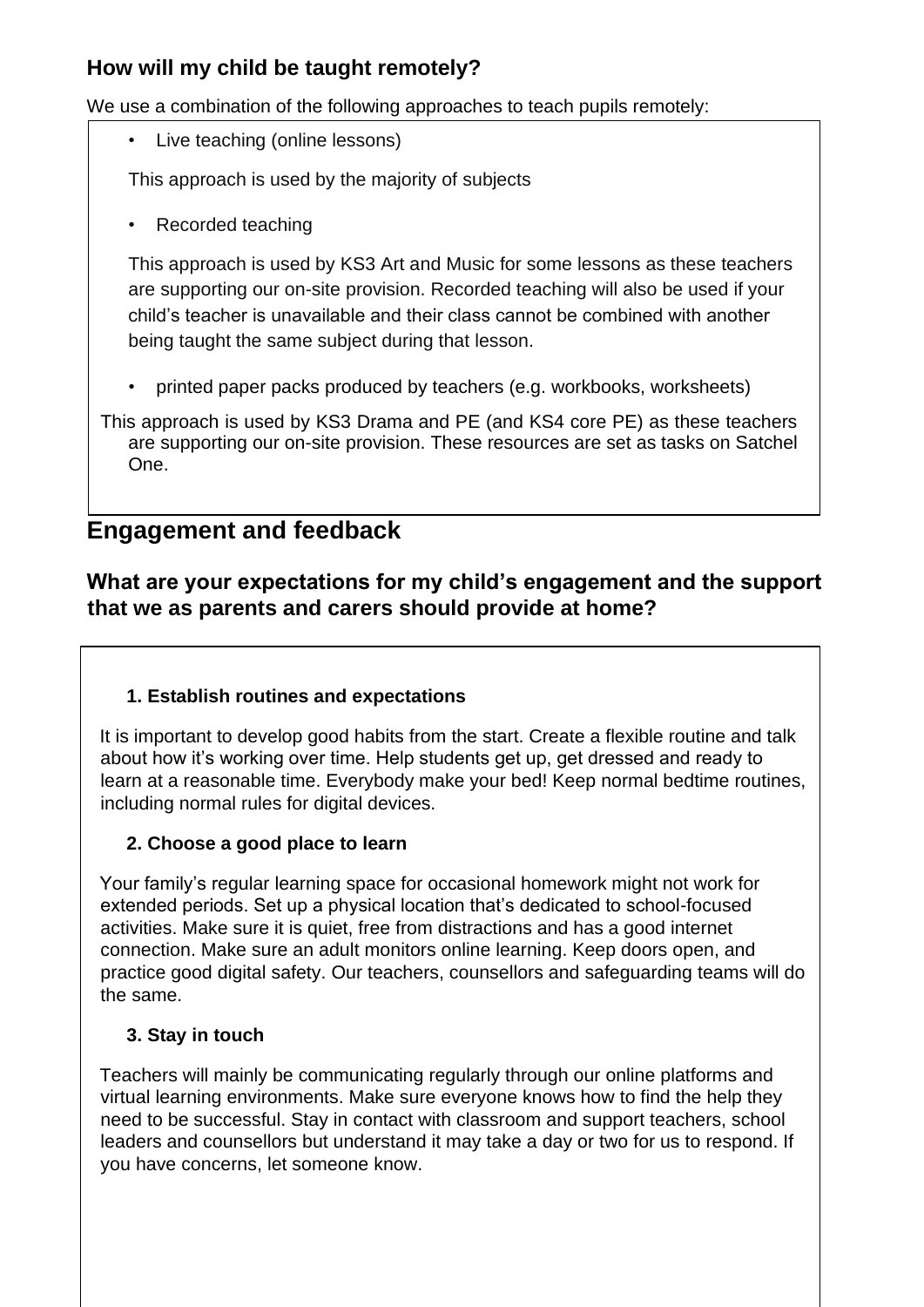#### **4. Help students 'own' their learning**

No one expects parents to be full-time teachers or to be educational and content matter experts. Provide support and encouragement, and expect your children to do their part. Struggling is allowed and encouraged! Don't help too much. Becoming independent takes lots of practice. At Charter, your child usually engages with others students and any number of adults hundreds of times each day. Many of these social interactions will continues from a distance, but they will be different. You cannot replace them all, and that's OK.

#### **5. Begin and end the day by checking-in**

In the morning, you might ask:

- What classes/subject do you have today?
- Do you have any assessments?
- How will you spend your time?
- What resources do you need?
- What can I do to help?

#### At the end of the day you might ask:

- How far did you get in your learning tasks today?
- What did you discover? What was hard?
- What could we do to make tomorrow better?

### **How will you check whether my child is engaging with their work and how will I be informed if there are concerns?**

- Teachers will take their registers as normal and you can view your child's attendance using the My Child At School (MCAS) app.
- If your child is in Year 10 and Year 11, you will be contacted by their teacher if they miss a lesson. This may be via text, email or phone call.
- If your child is in Year 7, 8 or 9, you will be contacted by your child's tutor each week. They will discuss any concerns regarding how your child is engaging with their work

#### **How will you assess my child's work and progress?**

Feedback can take many forms and may not always mean extensive written comments for individual children. For example, whole-class feedback or quizzes marked automatically via digital platforms are also valid and effective methods, amongst many others. Our approach to feeding back on pupil work is as follows: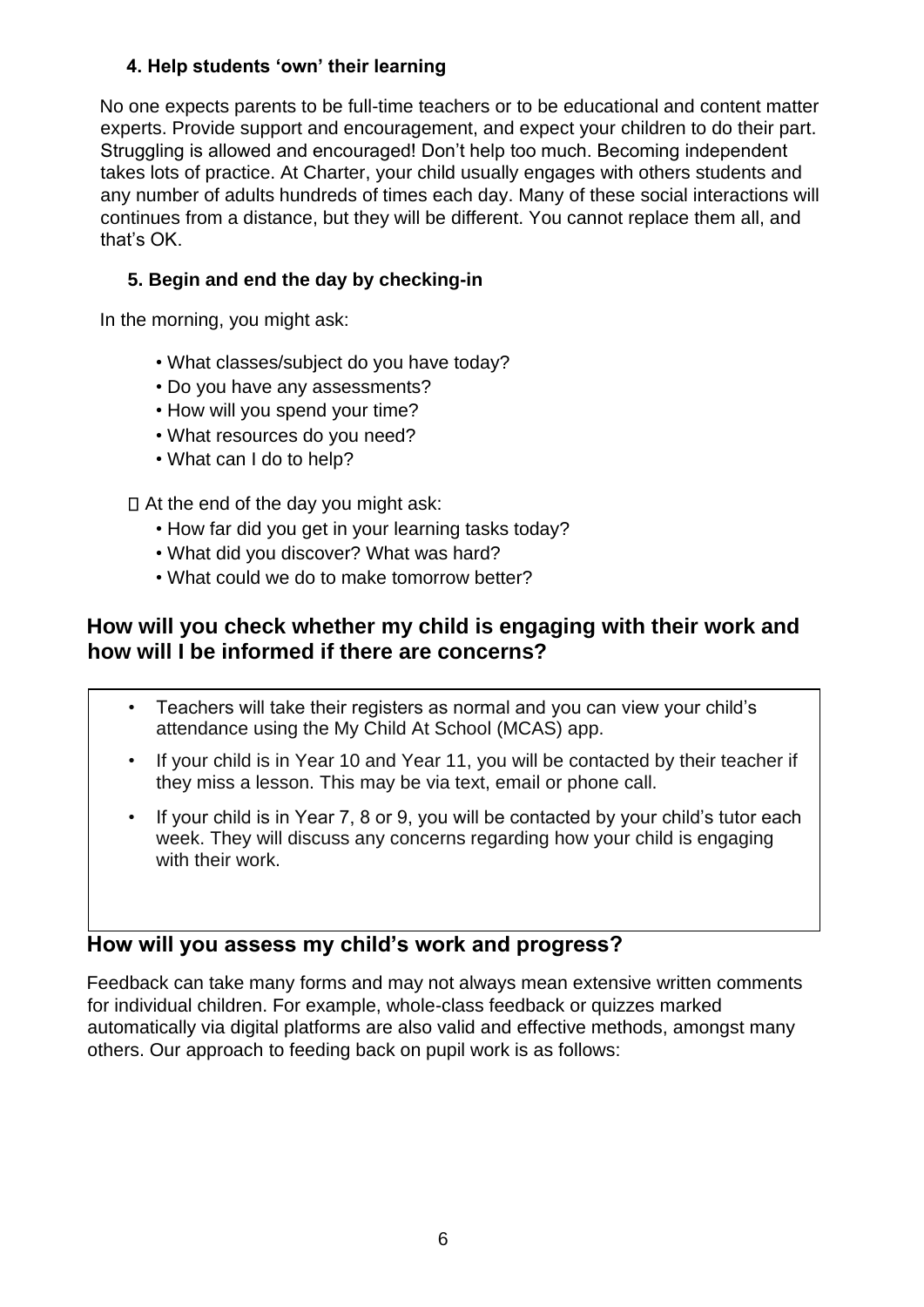We will use a range of methods to assess students' work and provide feedback including:

- Quizzes set during the lesson which the teacher will provide whole-class feedback on. These will take place during most lessons to ensure that all the students have understood the new learning taking place in the lesson.
- Quizzes set through MS Teams, Satchel One or Eedi which are marked automatically. These will take place at least once a week.
- Assignments which are set through MS Teams or Satchel One which the teacher will feedback on. Subjects using assignments will normally set them at least one a week or at the end of a unit of work.

# **Additional support for pupils with particular needs**

#### **How will you work with me to help my child who needs additional support from adults at home to access remote education?**

We recognise that some pupils, for example some pupils with special educational needs and disabilities (SEND), may not be able to access remote education without support from adults at home. We acknowledge the difficulties this may place on families, and we will work with parents and carers to support those pupils in the following ways:

- $\Box$ All EHCP students remaining at home have been sent a bespoke support package with easily accessed activities that will continue to provide them with the support that they would normally receive within school.
- $\Box$  The SEND team are offering support via Teams to any student with SEND identified as struggling to either access or engage with live streaming of lessons. This support may include arranging to support in particular lessons, help with accessing lessons, ELSA support via TEAMS and any other SEMH support requested by the parent/carer.
- $\Box$  Any student continuing to struggle with live lessons is offered support via the HOY prior to arranging an on-site visit to help with access.
- $\Box$  Students who need overlays or other supportive materials are able to request these which are then sent home.

# **Remote education for self-isolating pupils**

Where individual pupils need to self-isolate but the majority of their peer group remains in school, how remote education is provided will likely differ from the approach for whole groups. This is due to the challenges of teaching pupils both at home and in school. **If my child is not in school because they are self-isolating, how will** 

**their remote education differ from the approaches described above?**